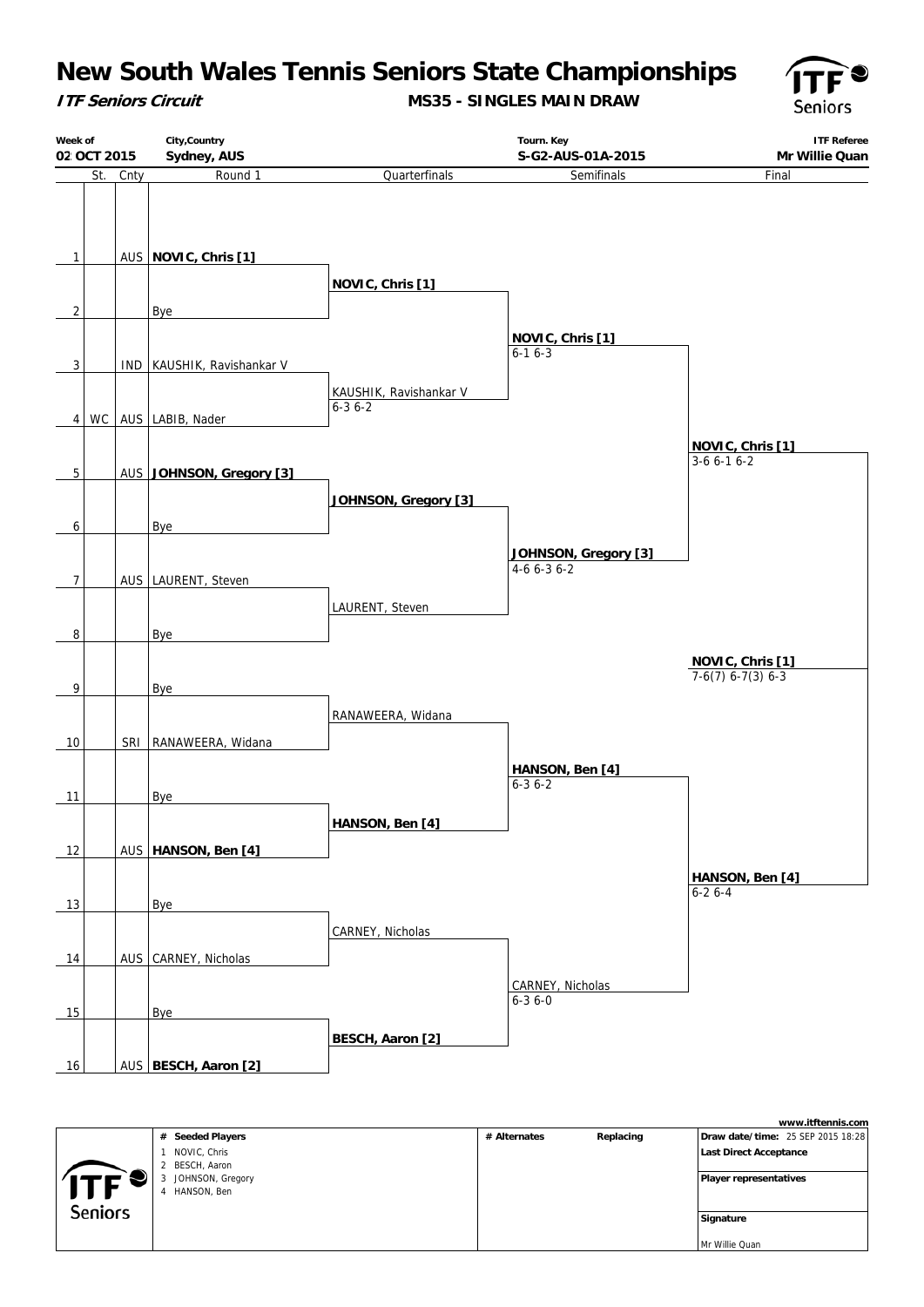**ITF Seniors Circuit**

**MS40 - SINGLES MAIN DRAW**



|                | Week of<br>02 OCT 2015 |          | City, Country<br>Sydney, AUS                  |                                   |                                              | <b>ITF Referee</b><br>Mr Willie Quan     |  |
|----------------|------------------------|----------|-----------------------------------------------|-----------------------------------|----------------------------------------------|------------------------------------------|--|
|                |                        | St. Cnty | Round 1                                       | Quarterfinals                     | Semifinals                                   | Final                                    |  |
| $\mathbf{1}$   |                        |          | AUS BROADBENT, Jarrod [1]                     |                                   |                                              |                                          |  |
|                |                        |          |                                               | <b>BROADBENT, Jarrod [1]</b>      |                                              |                                          |  |
| $\overline{2}$ |                        |          | Bye                                           |                                   |                                              |                                          |  |
| 3              |                        |          | AUS   RAYMUNDO, Michael                       |                                   | <b>BROADBENT, Jarrod [1]</b><br>$6 - 26 - 2$ |                                          |  |
|                |                        |          |                                               | RAYMUNDO, Michael                 |                                              |                                          |  |
| 4              |                        |          | AUS   WATTS, Alan                             | $6 - 36 - 2$                      |                                              |                                          |  |
|                |                        |          | AUS OSYPIV, Adrian [4]                        |                                   |                                              | <b>BROADBENT, Jarrod [1]</b><br>$6-16-2$ |  |
| 5              |                        |          |                                               |                                   |                                              |                                          |  |
| 6              |                        |          | AUS GRAY, Todd                                | OSYPIV, Adrian [4]<br>$6-16-1$    |                                              |                                          |  |
|                |                        |          |                                               |                                   | WOODWARD, Justin                             |                                          |  |
| 7              |                        |          | AUS   MARCHANT, Brett                         |                                   | $3-66-26-2$                                  |                                          |  |
|                |                        |          |                                               | WOODWARD, Justin                  |                                              |                                          |  |
|                |                        |          |                                               | $6 - 46 - 2$                      |                                              |                                          |  |
| 8              |                        |          | AUS   WOODWARD, Justin                        |                                   |                                              |                                          |  |
|                |                        |          |                                               |                                   |                                              | O'MARA, Chris [2]<br>$3-66-46-4$         |  |
| 9 <sup>1</sup> |                        |          | WC AUS   KELLY, Michael                       |                                   |                                              |                                          |  |
|                |                        |          |                                               | NICHOLLS, Richard<br>$6 - 06 - 2$ |                                              |                                          |  |
|                |                        |          | 10 WC AUS NICHOLLS, Richard                   |                                   |                                              |                                          |  |
| 11             |                        |          | ESP   GALLARDO, Roberto                       |                                   | NICHOLLS, Richard<br>$6 - 16 - 0$            |                                          |  |
|                |                        |          |                                               | GALLARDO, Roberto                 |                                              |                                          |  |
| 12             |                        |          | AUS   SAMMASSIMO, Alfonso [3]                 | W.O.                              |                                              |                                          |  |
|                |                        |          |                                               |                                   |                                              | O'MARA, Chris [2]                        |  |
| 13             |                        |          | AUS   MCLEOD, Andrew                          |                                   |                                              | $6 - 44 - 66 - 3$                        |  |
|                |                        |          |                                               | OLSEN, Matt                       |                                              |                                          |  |
| 14             |                        |          | AUS OLSEN, Matt                               | 7-5 4-1 Ret.                      |                                              |                                          |  |
|                |                        |          |                                               |                                   | O'MARA, Chris [2]                            |                                          |  |
| 15             |                        |          | Bye                                           |                                   | $6 - 36 - 2$                                 |                                          |  |
|                |                        |          |                                               | O'MARA, Chris [2]                 |                                              |                                          |  |
|                |                        |          | 16   WC   AUS $\overline{O'MARA}$ , Chris [2] |                                   |                                              |                                          |  |

**www.itftennis.com # Seeded Players # Alternates Replacing Draw date/time:** 25 SEP 2015 18:29 1 BROADBENT, Jarrod  **Last Direct Acceptance** 2 O'MARA, Chris 3 SAMMASSIMO, Alfonso  **Player representatives** 4 OSYPIV, Adrian Seniors  **Signature** Mr Willie Quan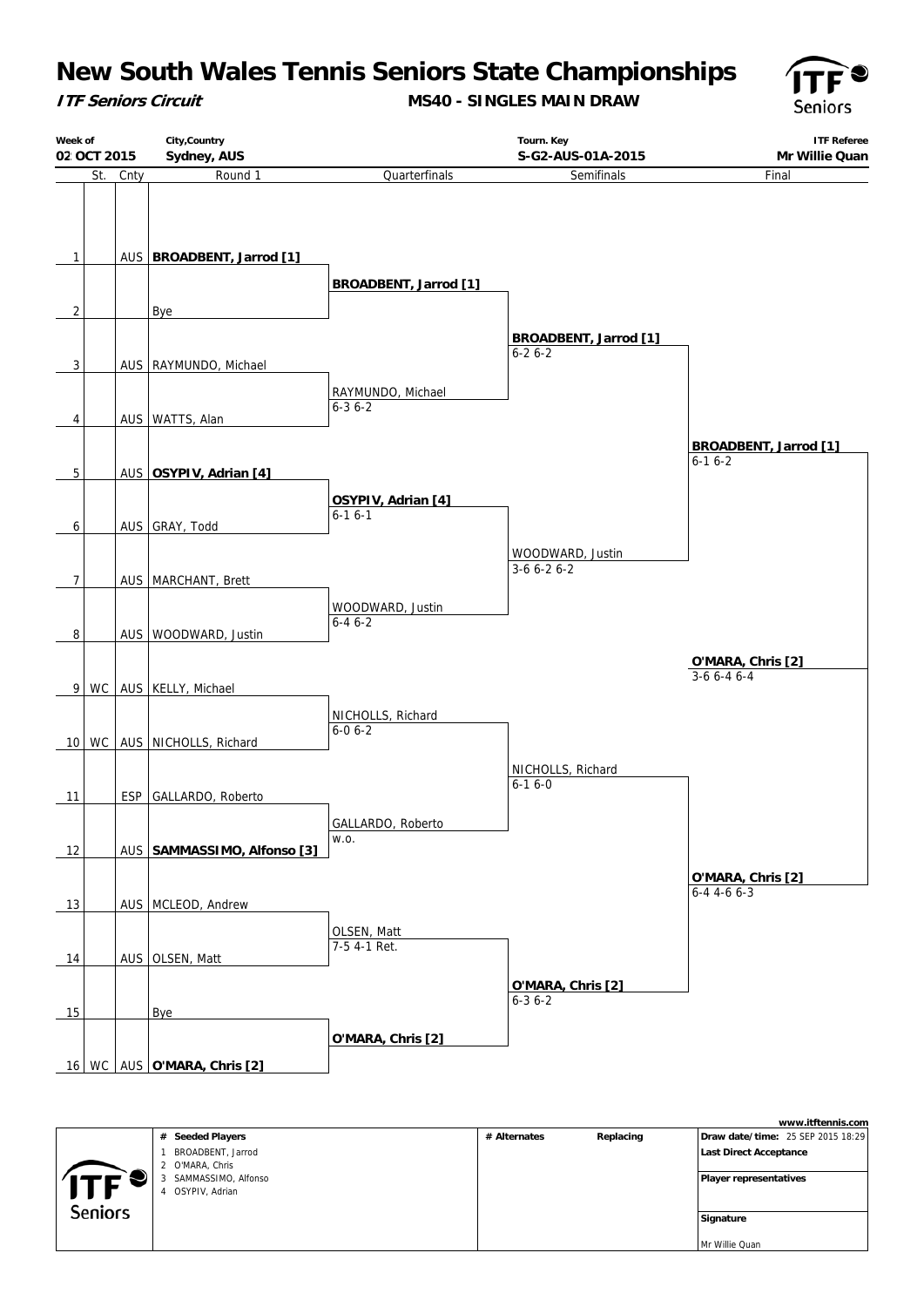**ITF Seniors Circuit**

**MS45 - SINGLES MAIN DRAW**



| City, Country<br>Week of<br>Tourn. Key<br>Sydney, AUS<br>S-G2-AUS-01A-2015<br>02 OCT 2015 |     |      | <b>ITF Referee</b><br>Mr Willie Quan |                                    |                     |                    |                                  |                                  |
|-------------------------------------------------------------------------------------------|-----|------|--------------------------------------|------------------------------------|---------------------|--------------------|----------------------------------|----------------------------------|
|                                                                                           | St. | Cnty | Round 1                              | Round 2                            |                     | Quarterfinals      | Semifinals                       | Final                            |
|                                                                                           |     |      |                                      |                                    |                     |                    |                                  |                                  |
| $\mathbf{1}$                                                                              |     |      | NED   PIJNACKER, Leo [1]             | PIJNACKER, Leo [1]                 |                     |                    |                                  |                                  |
| $\overline{2}$                                                                            |     |      | <b>Bye</b>                           |                                    |                     |                    |                                  |                                  |
| 3                                                                                         |     |      | AUS   BIVIANO, Chris                 |                                    | 7-5 3-6 6-0         | PIJNACKER, Leo [1] |                                  |                                  |
| 4                                                                                         | WC  |      | GBR STAUNTON, Patrick                | STAUNTON, Patrick<br>$6 - 0 6 - 1$ |                     |                    |                                  |                                  |
|                                                                                           |     |      |                                      |                                    |                     |                    | PIJNACKER, Leo [1]               |                                  |
| 5                                                                                         |     |      | Bye                                  | <b>BASSA, Ashley</b>               |                     |                    | $6 - 26 - 0$                     |                                  |
| 6                                                                                         |     |      | AUS   BASSA, Ashley                  |                                    |                     | GILLIS, Chris [5]  |                                  |                                  |
| $\overline{7}$                                                                            |     |      | <b>Bye</b>                           |                                    | $6 - 06 - 0$        |                    |                                  |                                  |
| 8                                                                                         |     |      | AUS GILLIS, Chris [5]                | GILLIS, Chris [5]                  |                     |                    |                                  |                                  |
| 9                                                                                         |     |      | AUS   TRAFORTI, Rino [3]             |                                    |                     |                    |                                  | PIJNACKER, Leo [1]<br>$6-16-0$   |
|                                                                                           |     |      |                                      | TRAFORTI, Rino [3]                 |                     |                    |                                  |                                  |
| 10                                                                                        |     |      | <b>Bye</b>                           |                                    |                     | TRAFORTI, Rino [3] |                                  |                                  |
| $-11$                                                                                     |     |      | AUS   ETHERINGTON, Mike              | RITTER, Matt                       | $6 - 46 - 4$        |                    |                                  |                                  |
| $-12$                                                                                     |     |      | AUS   RITTER, Matt                   | $6 - 4$ 3 - 6 $6 - 4$              |                     |                    |                                  |                                  |
| $\overline{\phantom{0}13}$                                                                |     |      | <b>Bye</b>                           |                                    |                     |                    | HANSEN, Greg<br>$4-6$ 7-5 6-3    |                                  |
| 14                                                                                        |     |      | AUS   HANSEN, Greg                   | HANSEN, Greg                       |                     |                    |                                  |                                  |
|                                                                                           |     |      |                                      |                                    |                     | HANSEN, Greg       |                                  |                                  |
| 15                                                                                        |     |      | <b>Bye</b>                           | KYPREOS, Michael [6]               | $6 - 36 - 1$        |                    |                                  |                                  |
| 16                                                                                        |     |      | AUS KYPREOS, Michael [6]             |                                    |                     |                    |                                  | PIJNACKER, Leo [1]               |
| 17                                                                                        |     |      | AUS   HUGHES, David [7]              |                                    |                     |                    |                                  | $6 - 37 - 5$                     |
| 18                                                                                        |     |      | Bye                                  | HUGHES, David [7]                  |                     |                    |                                  |                                  |
| 19                                                                                        | WC  |      | AUS   PINTER, Dean                   |                                    | FEYER, Mark<br>W.O. |                    |                                  |                                  |
|                                                                                           |     |      |                                      | FEYER, Mark                        |                     |                    |                                  |                                  |
| 20                                                                                        |     |      | AUS   FEYER, Mark                    | W.O.                               |                     |                    | ELLIOTT, Peter                   |                                  |
| 21                                                                                        |     |      | AUS   SAMMUT, Steve                  | ELLIOTT, Peter                     |                     |                    | $6-16-2$                         |                                  |
| 22                                                                                        |     |      | AUS ELLIOTT, Peter                   | $6 - 46 - 0$                       |                     | ELLIOTT, Peter     |                                  |                                  |
| 23                                                                                        |     |      | <b>Bye</b>                           |                                    | $4-66-46-3$         |                    |                                  |                                  |
| 24                                                                                        |     |      | AUS   HODGSON, Mark [4]              | HODGSON, Mark [4]                  |                     |                    |                                  |                                  |
| 25                                                                                        |     |      | AUS   ROUSE, David [8]               |                                    |                     |                    |                                  | ELLIOTT, Peter<br>$5-77-6(5)6-2$ |
|                                                                                           |     |      |                                      | ROUSE, David [8]                   |                     |                    |                                  |                                  |
| 26                                                                                        |     |      | Bye                                  |                                    |                     | ROUSE, David [8]   |                                  |                                  |
| 27                                                                                        |     |      | AUS   MARSHALL, Gary                 | MARSHALL, Gary                     | $6 - 26 - 4$        |                    |                                  |                                  |
| 28                                                                                        |     |      | AUS   PHELAN, Andy                   | $6 - 16 - 1$                       |                     |                    |                                  |                                  |
| 29                                                                                        |     |      | <b>Bye</b>                           |                                    |                     |                    | EVANS, David [2]<br>$6 - 26 - 2$ |                                  |
| $-30$                                                                                     |     |      | AUS   TRINDER, Mark                  | TRINDER, Mark                      |                     |                    |                                  |                                  |
|                                                                                           |     |      |                                      |                                    |                     | EVANS, David [2]   |                                  |                                  |
| $\frac{31}{2}$                                                                            |     |      | <b>Bye</b>                           | EVANS, David [2]                   | $6 - 16 - 2$        |                    |                                  |                                  |
| 32                                                                                        |     |      | AUS   EVANS, David [2]               |                                    |                     |                    |                                  |                                  |
|                                                                                           |     |      |                                      |                                    |                     |                    |                                  | www.itftennis.com                |
|                                                                                           |     |      | # Seeded Players                     |                                    |                     | # Alternates       | Replacing                        | Draw date/time:                  |

|                | # Seeded Players   | # Alternates | Replacing | Draw date/time:               |
|----------------|--------------------|--------------|-----------|-------------------------------|
|                | PIJNACKER, Leo     |              |           | <b>Last Direct Acceptance</b> |
|                | 2 EVANS, David     |              |           |                               |
|                | TRAFORTI, Rino     |              |           | <b>Player representatives</b> |
|                | HODGSON, Mark      |              |           |                               |
|                | 5 GILLIS, Chris    |              |           |                               |
| <b>Seniors</b> | 6 KYPREOS, Michael |              |           | Signature                     |
|                | HUGHES, David      |              |           |                               |
|                | ROUSE, David       |              |           | Mr Willie Quan                |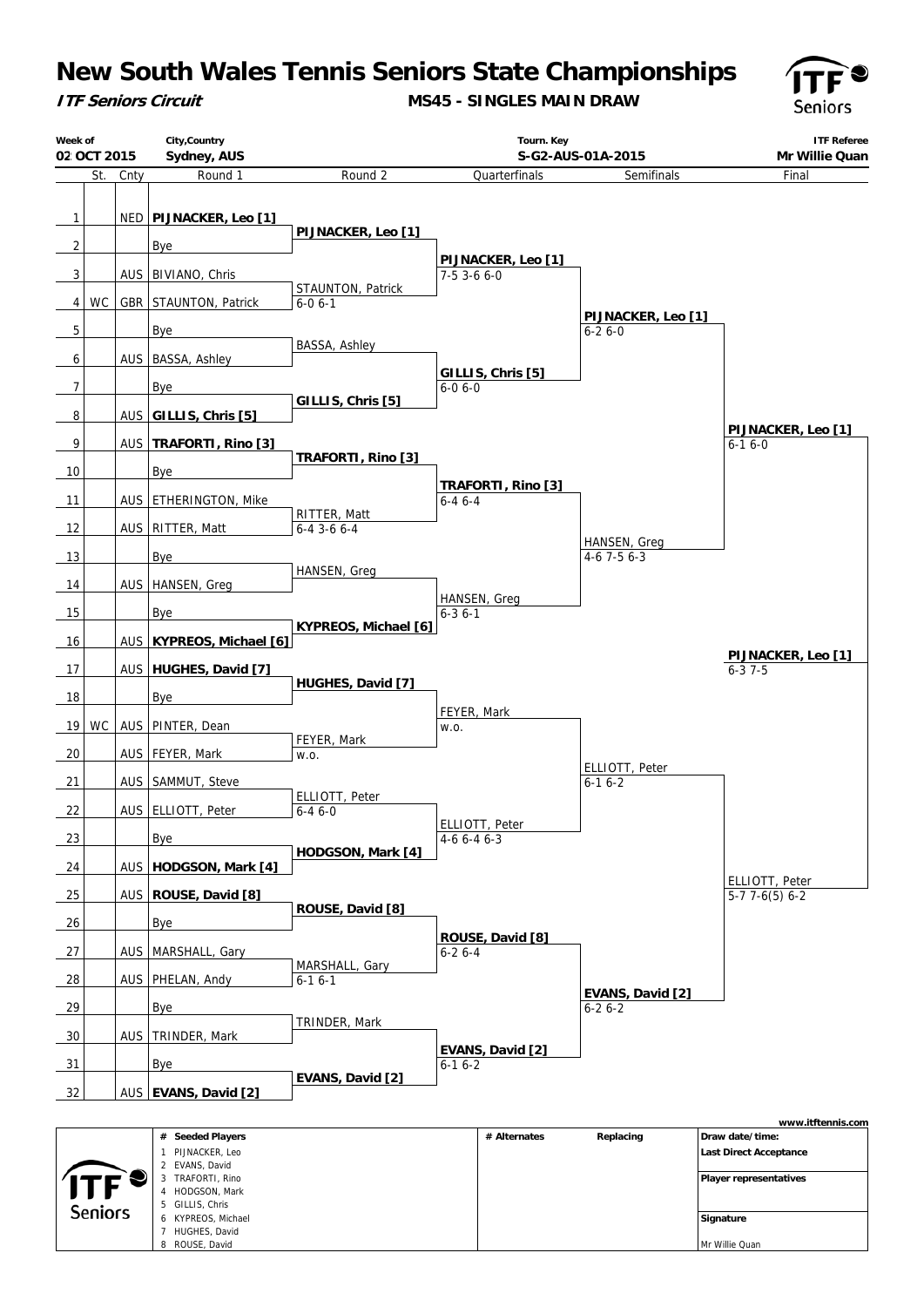### **ITF Seniors Circuit**

### **WS45 - SINGLES MAIN DRAW**



**Week of 02 OCT 2015 City,Country Sydney, AUS Tourn. Key S-G2-AUS-01A-2015 ITF Referee Mr Willie Quan** St. Cnty Final 1 AUS **DYBENDAHL, Julie [1]** AUS ASPREY, Stephanie Winner ASPREY, Stephanie  $6-37-6(3)$ 

|                |                   |                |           | www.itftennis.com             |
|----------------|-------------------|----------------|-----------|-------------------------------|
|                | # Seeded Players  | # Lucky Losers | Replacing | Draw date/time:               |
|                | DYBENDAHL, Julie  |                |           | Last Direct Acceptance        |
|                | LUHRS, Chris      |                |           |                               |
| TE Sµ          | POOL, Alison<br>3 |                |           | <b>Player representatives</b> |
|                |                   |                |           |                               |
| <b>Seniors</b> |                   |                |           |                               |
|                |                   |                |           | Signature                     |
|                |                   |                |           |                               |
|                |                   |                |           | Mr Willie Quan                |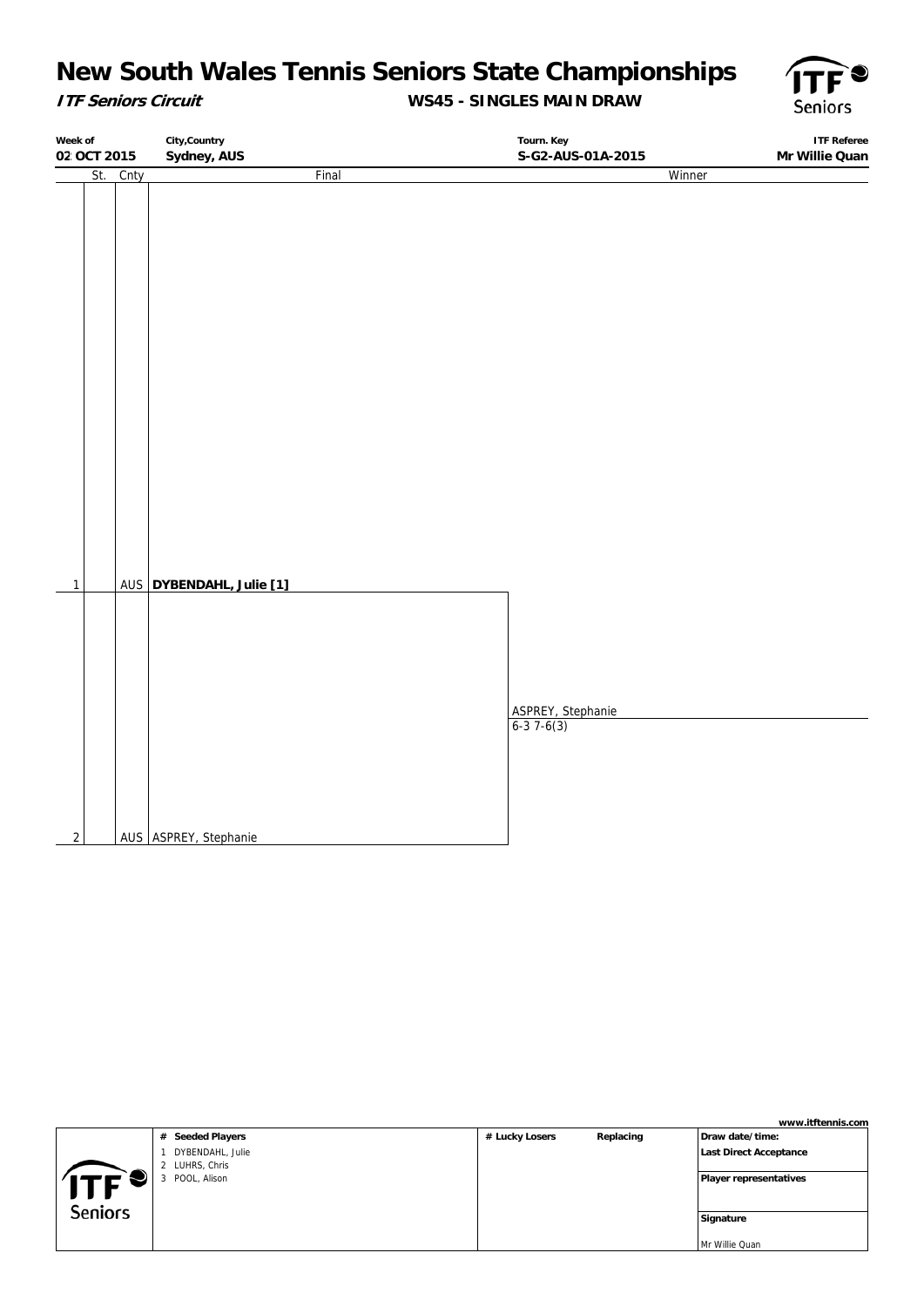**ITF Seniors Circuit**

**MS50 - SINGLES MAIN DRAW**



| Week of        | 02 OCT 2015 |      | City, Country<br>Sydney, AUS      |                                   | Tourn. Key<br>S-G2-AUS-01A-2015               |                                    | <b>ITF Referee</b><br>Mr Willie Quan |
|----------------|-------------|------|-----------------------------------|-----------------------------------|-----------------------------------------------|------------------------------------|--------------------------------------|
|                | St.         | Cnty | Round 1                           | Round 2                           | Quarterfinals                                 | Semifinals                         | Final                                |
|                |             |      |                                   |                                   |                                               |                                    |                                      |
| $\overline{1}$ |             |      | AUS   ARMS, Simon [1]             | ARMS, Simon [1]                   |                                               |                                    |                                      |
| $\overline{2}$ |             |      | <b>Bye</b>                        |                                   |                                               |                                    |                                      |
| 3              |             |      | AUS   TRAN, John                  |                                   | ARMS, Simon [1]<br>$6 - 16 - 1$               |                                    |                                      |
|                |             |      |                                   | VEVERKA, Mike                     |                                               |                                    |                                      |
| 4              |             |      | AUS   VEVERKA, Mike               | $6 - 06 - 3$                      |                                               | ARMS, Simon [1]                    |                                      |
| 5              |             |      | AUS JOSEPH, Ben                   | SCHUELKE, Andrew                  |                                               | $2 - 66 - 06 - 3$                  |                                      |
| 6              |             |      | AUS   SCHUELKE, Andrew            | $6 - 26 - 1$                      |                                               |                                    |                                      |
| $\overline{7}$ |             |      | AUS   DAUS, Geoff                 |                                   | FRASER, Tim [5]<br>$2 - 6 6 - 2 6 - 3$        |                                    |                                      |
|                |             |      |                                   | FRASER, Tim [5]                   |                                               |                                    |                                      |
| 8              |             |      | AUS   FRASER, Tim [5]             | $6 - 36 - 1$                      |                                               |                                    | ARMS, Simon [1]                      |
| 9              |             |      | AUS PEARSON, Malcolm [4]          | PEARSON, Malcolm [4]              |                                               |                                    | $0-66-26-4$                          |
| 10             |             |      | AUS   NGAUORA, Noa                | $6 - 46 - 1$                      |                                               |                                    |                                      |
| 11             |             |      | AUS   VICKERY, Michael            |                                   | PEARSON, Malcolm [4]<br>$6 - 2$ 3 - 6 $6 - 3$ |                                    |                                      |
|                |             |      |                                   | VICKERY, Michael                  |                                               |                                    |                                      |
| 12             |             |      | AUS   CLARK, Ian                  | $6 - 16 - 2$                      |                                               | BRUCE, John                        |                                      |
| 13             |             |      | AUS   BILTON, Peter               |                                   |                                               | $7-56-0$                           |                                      |
| 14             |             |      | AUS   HONG, Willie                | HONG, Willie<br>$6 - 06 - 3$      |                                               |                                    |                                      |
| 15             |             |      | NZL   BRUCE, John                 |                                   | BRUCE, John                                   |                                    |                                      |
|                |             |      |                                   | BRUCE, John                       | $6 - 16 - 1$                                  |                                    |                                      |
| 16             |             |      | AUS GARD, Peter [7]               | $6 - 26 - 1$                      |                                               |                                    | ARMS, Simon [1]                      |
| 17             |             |      | AUS   GOLDING, Tony [6]           |                                   |                                               |                                    | $6 - 45 - 77 - 5$                    |
| 18             |             |      | AUS   BUTLER, Ian                 | GOLDING, Tony [6]<br>$6 - 06 - 1$ |                                               |                                    |                                      |
|                | WC          |      | AUS   MIDDLETON, Brad             |                                   | MIDDLETON, Brad                               |                                    |                                      |
| 19             |             |      |                                   | MIDDLETON, Brad                   | $3-66-36-3$                                   |                                    |                                      |
| $\frac{20}{2}$ |             |      | CZE   PISA, Miroslav              | $6 - 16 - 1$                      |                                               | MIDDLETON, Brad                    |                                      |
| 21             |             |      | AUS   WEST, Adam                  |                                   |                                               | $6-37-6(5)$                        |                                      |
| 22             |             |      | AUS   RATSOONGNOEN, O             | RATSOONGNOEN, O<br>$6 - 16 - 0$   |                                               |                                    |                                      |
|                |             |      |                                   |                                   | <b>WARWICK, Martin [3]</b>                    |                                    |                                      |
| 23             |             |      | AUS   RAKHIMOV, Igor              | <b>WARWICK, Martin [3]</b>        | $6 - 36 - 2$                                  |                                    |                                      |
| 24             |             |      | AUS   WARWICK, Martin [3] 6-2 6-1 |                                   |                                               |                                    | WESTWOOD, Greg [8]                   |
| 25             |             |      | AUS   WESTWOOD, Greg [8]          |                                   |                                               |                                    | $6 - 2$ 3 - 6 7 - 5                  |
| 26             | <b>WC</b>   |      | AUS   SEBARATNAM, Frank           | WESTWOOD, Greg [8]<br>W.O.        |                                               |                                    |                                      |
|                |             |      |                                   |                                   | WESTWOOD, Greg [8]                            |                                    |                                      |
| 27             |             |      | GBR   STEEDS, Richard             | STEEDS, Richard                   | $6 - 46 - 2$                                  |                                    |                                      |
| 28             |             |      | AUS GISCA, Vladimir               | $6-2$ 3 $-6$ 7 $-6(4)$            |                                               |                                    |                                      |
| 29             |             |      | AUS   THOMPSON, Stuart            |                                   |                                               | WESTWOOD, Greg [8]<br>$7-6(5)$ 6-3 |                                      |
| 30             |             |      | AUS   FASCIANI, Gino              | THOMPSON, Stuart<br>W.O.          |                                               |                                    |                                      |
|                |             |      |                                   |                                   | ANDERSON, Ian [2]                             |                                    |                                      |
| 31             |             |      | AUS   PORTER, Wade                | ANDERSON, Ian [2]                 | $6 - 0 6 - 1$                                 |                                    |                                      |
| 32             |             |      | AUS   ANDERSON, Ian [2]           | $6-37-6(5)$                       |                                               |                                    |                                      |
|                |             |      |                                   |                                   |                                               |                                    | www.itftennis.com                    |

|                |   | # Seeded Players | # Alternates | Replacing | <b>Draw date/time: 25 SEP 2015 18:33</b> |
|----------------|---|------------------|--------------|-----------|------------------------------------------|
|                |   | ARMS, Simon      |              |           | <b>Last Direct Acceptance</b>            |
|                |   | ANDERSON, Ian    |              |           |                                          |
|                |   | WARWICK, Martin  |              |           | Player representatives                   |
|                | 4 | PEARSON, Malcolm |              |           |                                          |
| <b>Seniors</b> |   | 5 FRASER, Tim    |              |           |                                          |
|                | 6 | GOLDING, Tony    |              |           | Signature                                |
|                |   | GARD, Peter      |              |           |                                          |
|                | 8 | WESTWOOD, Greg   |              |           | Mr Willie Quan                           |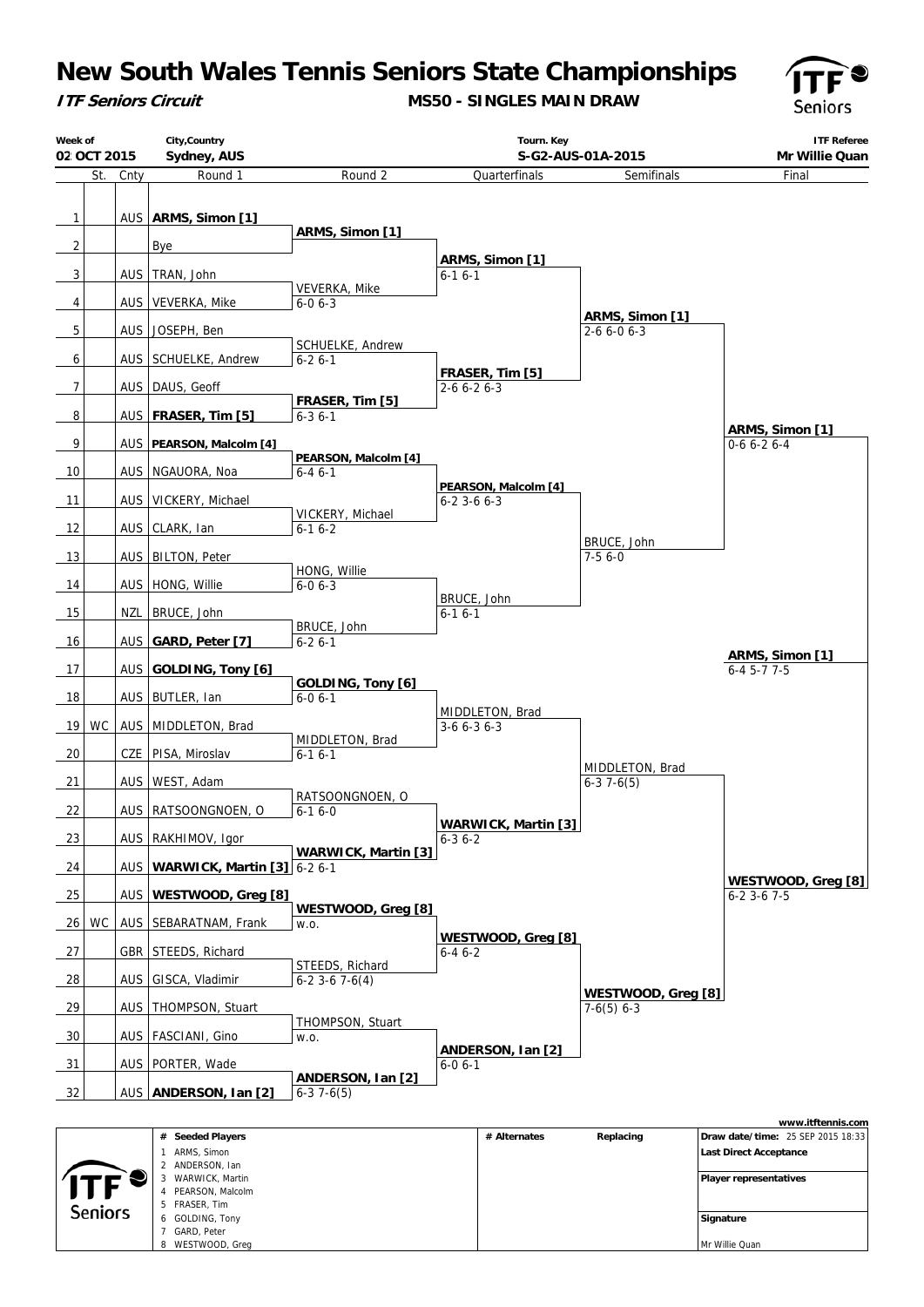**ITF Seniors Circuit**

4 SMITH, Neil 5 VERON, Paul 6 DUNN, Michael 7 SPRAGGON, Roger 8 COLLEY, John

Seniors

**MS55 - SINGLES MAIN DRAW**



 **Signature** Mr Willie Quan

| Week of<br>02 OCT 2015 |     |      | City, Country<br>Sydney, AUS                            |                                  |              | Tourn. Key              | S-G2-AUS-01A-2015               | <b>ITF Referee</b><br>Mr Willie Quan                                  |
|------------------------|-----|------|---------------------------------------------------------|----------------------------------|--------------|-------------------------|---------------------------------|-----------------------------------------------------------------------|
|                        | St. | Cnty | Round 1                                                 | Round 2                          |              | Quarterfinals           | Semifinals                      | Final                                                                 |
|                        |     |      |                                                         |                                  |              |                         |                                 |                                                                       |
| $\mathbf{1}$           |     |      | AUS   FERGUSON, Bruce [1]                               | FERGUSON, Bruce [1]              |              |                         |                                 |                                                                       |
| $\overline{2}$         |     |      | <b>Bye</b>                                              |                                  |              |                         |                                 |                                                                       |
| 3                      |     |      | AUS   KAIN, Rick                                        |                                  | $6 - 26 - 0$ | FERGUSON, Bruce [1]     |                                 |                                                                       |
| 4                      |     |      | <b>Bye</b>                                              | KAIN, Rick                       |              |                         |                                 |                                                                       |
|                        |     |      |                                                         |                                  |              |                         | FERGUSON, Bruce [1]             |                                                                       |
| 5                      |     | NZL  | BAEKDAL, Simon                                          | WILKINSON, Clive                 |              |                         | $6 - 06 - 1$                    |                                                                       |
| 6                      |     |      | AUS   WILKINSON, Clive                                  | $6 - 06 - 2$                     |              | WILKINSON, Clive        |                                 |                                                                       |
| $\overline{7}$         |     |      | <b>Bye</b>                                              |                                  | $6 - 36 - 2$ |                         |                                 |                                                                       |
| 8                      |     |      | AUS   DUNN, Michael [6]                                 | DUNN, Michael [6]                |              |                         |                                 |                                                                       |
| 9                      |     | ITA. | <b>PRADAL, Massimo [3]</b>                              |                                  |              |                         |                                 | FERGUSON, Bruce [1]<br>$6 - 46 - 0$                                   |
|                        |     |      |                                                         | PRADAL, Massimo [3]              |              |                         |                                 |                                                                       |
| $\frac{10}{1}$         |     |      | Bye                                                     |                                  |              | PRADAL, Massimo [3]     |                                 |                                                                       |
| 11                     |     |      | AUS   REYNOLDS, Michael                                 | REYNOLDS, Michael                |              | 1-6 6-4 2-1 Ret.        |                                 |                                                                       |
| 12                     |     |      | Bye                                                     |                                  |              |                         | PRADAL, Massimo [3]             |                                                                       |
| 13                     |     |      | Bye                                                     |                                  |              |                         | $2 - 66 - 46 - 4$               |                                                                       |
| 14                     |     |      | AUS   LONAPPAN, Sebastian                               | LONAPPAN, Sebastian              |              |                         |                                 |                                                                       |
| 15                     |     |      | <b>Bye</b>                                              |                                  | $6-16-0$     | VERON, Paul [5]         |                                 |                                                                       |
|                        |     |      |                                                         | VERON, Paul [5]                  |              |                         |                                 |                                                                       |
| 16                     |     |      | AUS   VERON, Paul [5]                                   |                                  |              |                         |                                 | SMITH, Neil [4]                                                       |
| $-17$                  |     |      | AUS COLLEY, John [8]                                    | COLLEY, John [8]                 |              |                         |                                 | $6-16-2$                                                              |
| 18                     |     |      | Bye                                                     |                                  |              |                         |                                 |                                                                       |
| 19                     |     |      | AUS   RUSSELL, Micheal                                  |                                  | $6-37-6(11)$ | RUSSELL, Micheal        |                                 |                                                                       |
| 20                     |     |      | AUS   MCDONALD, Neale                                   | RUSSELL, Micheal<br>$6 - 36 - 2$ |              |                         |                                 |                                                                       |
|                        |     |      |                                                         |                                  |              |                         | SMITH, Neil [4]                 |                                                                       |
| 21                     |     |      | <b>Bye</b>                                              | CARDONA SERRANO, J               |              |                         | $6 - 06 - 0$                    |                                                                       |
| 22                     |     |      | AUS CARDONA SERRANO, J                                  |                                  |              | SMITH, Neil [4]         |                                 |                                                                       |
| 23                     |     |      | Bye                                                     |                                  | $6 - 06 - 0$ |                         |                                 |                                                                       |
| 24                     |     |      | AUS   SMITH, Neil [4]                                   | SMITH, Neil [4]                  |              |                         |                                 |                                                                       |
| 25                     |     |      | AUS   SPRAGGON, Roger [7]                               |                                  |              |                         |                                 | SMITH, Neil [4]<br>$6 - 46 - 1$                                       |
|                        |     |      |                                                         | SPRAGGON, Roger [7]              |              |                         |                                 |                                                                       |
| 26                     |     |      | Bye                                                     |                                  |              | SPRAGGON, Roger [7]     |                                 |                                                                       |
| 27                     | WC  |      | AUS   KARP, Dennis                                      | KARP, Dennis                     | $6 - 26 - 2$ |                         |                                 |                                                                       |
| 28                     |     |      | <b>Bye</b>                                              |                                  |              |                         |                                 |                                                                       |
| 29                     |     |      | Bye                                                     |                                  |              |                         | MYERS, Eddie [2]<br>$6-27-6(5)$ |                                                                       |
| 30                     |     |      | AUS   MOCK, Philip                                      | MOCK, Philip                     |              |                         |                                 |                                                                       |
|                        |     |      |                                                         |                                  |              | <b>MYERS, Eddie [2]</b> |                                 |                                                                       |
| 31                     |     |      | <b>Bye</b>                                              | MYERS, Eddie [2]                 | $6 - 06 - 0$ |                         |                                 |                                                                       |
| 32                     |     |      | AUS   MYERS, Eddie [2]                                  |                                  |              |                         |                                 |                                                                       |
|                        |     |      | # Seeded Players<br>1 FERGUSON, Bruce<br>2 MYERS, Eddie |                                  |              | # Alternates            | Replacing                       | www.itftennis.com<br>Draw date/time:<br><b>Last Direct Acceptance</b> |
|                        |     |      | 3 PRADAL, Massimo<br>4 SMITH, Neil                      |                                  |              |                         |                                 | <b>Player representatives</b>                                         |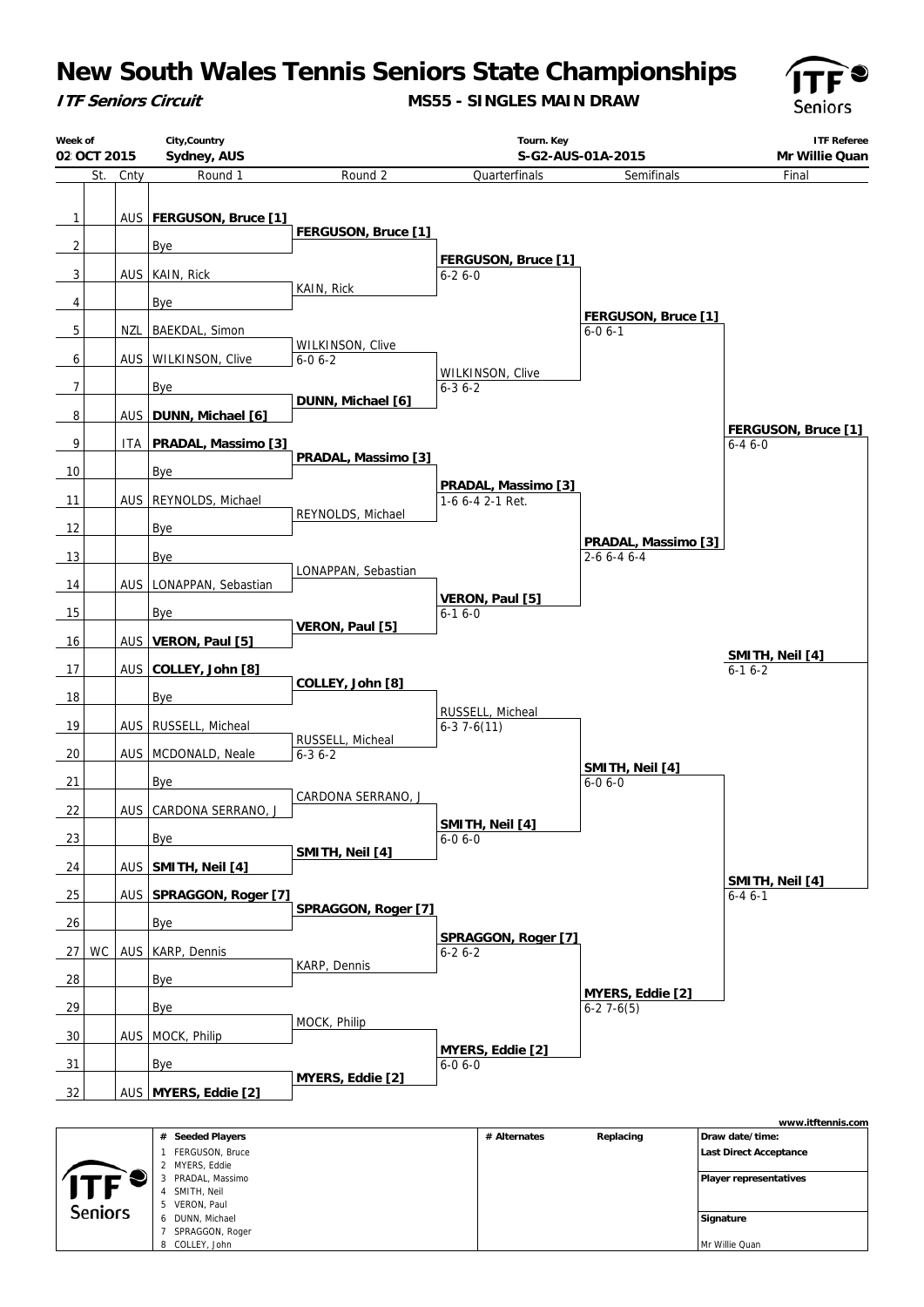**ITF Seniors Circuit**

**MS60 - SINGLES MAIN DRAW**



| Week of<br>02 OCT 2015 |      | City, Country<br>Sydney, AUS |                                            |                     | Tourn. Key<br>S-G2-AUS-01A-2015 |                                   | <b>ITF Referee</b><br>Mr Willie Quan |
|------------------------|------|------------------------------|--------------------------------------------|---------------------|---------------------------------|-----------------------------------|--------------------------------------|
| St.                    | Cnty | Round 1                      | Round 2                                    |                     | Quarterfinals                   | Semifinals                        | Final                                |
|                        |      |                              |                                            |                     |                                 |                                   |                                      |
| $\mathbf{1}$           |      | AUS   PASCOE, Wayne [1]      | PASCOE, Wayne [1]                          |                     |                                 |                                   |                                      |
| $\overline{2}$         |      | Bye                          |                                            |                     |                                 |                                   |                                      |
| 3                      |      | AUS   CORBETT, Andrew        |                                            | $6 - 26 - 2$        | PASCOE, Wayne [1]               |                                   |                                      |
|                        |      |                              | MYERS, Stephen                             |                     |                                 |                                   |                                      |
| 4                      |      | AUS   MYERS, Stephen         | $6 - 26 - 1$                               |                     |                                 | PASCOE, Wayne [1]                 |                                      |
| 5                      |      | AUS   AARON, Issi            | WILSON, Barry                              |                     |                                 | $6 - 0 6 - 3$                     |                                      |
| 6                      |      | AUS   WILSON, Barry          | $7-56-4$                                   |                     |                                 |                                   |                                      |
| $\overline{7}$         |      | <b>Bye</b>                   |                                            | $6 - 16 - 3$        | HOLGATE, Colin [7]              |                                   |                                      |
| 8                      |      | AUS   HOLGATE, Colin [7]     | HOLGATE, Colin [7]                         |                     |                                 |                                   |                                      |
|                        |      |                              |                                            |                     |                                 |                                   | PASCOE, Wayne [1]                    |
| 9                      |      | AUS   HENNING, John [3]      | HENNING, John [3]                          |                     |                                 |                                   | $6 - 46 - 1$                         |
| 10                     |      | Bye                          |                                            |                     | HENNING, John [3]               |                                   |                                      |
| 11                     |      | AUS   LOADER, Brian          |                                            | $6-16-2$            |                                 |                                   |                                      |
| 12                     |      | Bye                          | LOADER, Brian                              |                     |                                 |                                   |                                      |
| 13                     |      | AUS   MORTIMER, Don          |                                            |                     |                                 | HENNING, John [3]<br>$6 - 16 - 0$ |                                      |
|                        |      |                              | <b>BIRKS, Neil</b>                         |                     |                                 |                                   |                                      |
| 14                     |      | AUS   BIRKS, Neil            | $5-76-06-4$                                | <b>BIRKS, Neil</b>  |                                 |                                   |                                      |
| 15                     |      | Bye                          | PENNEY, George [5]                         | $6 - 3 1 - 6 6 - 4$ |                                 |                                   |                                      |
| 16                     |      | AUS   PENNEY, George [5]     |                                            |                     |                                 |                                   |                                      |
| 17                     |      | AUS SOLOMONS, K [6]          |                                            |                     |                                 |                                   | PASCOE, Wayne [1]<br>$6-07-6(3)$     |
| 18                     |      | Bye                          | SOLOMONS, K [6]                            |                     |                                 |                                   |                                      |
|                        |      |                              |                                            |                     | NAUDE, Leon                     |                                   |                                      |
| 19                     |      | RSA   NAUDE, Leon            | NAUDE, Leon                                | $6 - 46 - 1$        |                                 |                                   |                                      |
| 20                     |      | Bye                          |                                            |                     |                                 | NAUDE, Leon                       |                                      |
| 21                     |      | AUS CARPIO-PARQUET, Sergio   |                                            |                     |                                 | $6 - 26 - 3$                      |                                      |
| 22                     |      | AUS   BROOKER, Dale          | CARPIO-PARQUET, Sergio<br>$6-7(4)$ 6-1 6-3 |                     |                                 |                                   |                                      |
| 23                     |      | <b>Bye</b>                   |                                            | $6 - 3 6 - 1$       | MCLEAN, Terry [4]               |                                   |                                      |
|                        |      |                              | MCLEAN, Terry [4]                          |                     |                                 |                                   |                                      |
| $-24$                  |      | AUS   MCLEAN, Terry [4]      |                                            |                     |                                 |                                   | NAUDE, Leon                          |
| 25                     | AUS  | <b>BROPHY, Phillip [8]</b>   | <b>BROPHY, Phillip [8]</b>                 |                     |                                 |                                   | $3-66-16-1$                          |
| 26                     |      | Bye                          |                                            |                     |                                 |                                   |                                      |
| 27                     |      | AUS   MADDERN, Dennis        |                                            | W.O.                | MADDERN, Dennis                 |                                   |                                      |
| 28                     |      | Bye                          | MADDERN, Dennis                            |                     |                                 |                                   |                                      |
|                        |      |                              |                                            |                     |                                 | FINE, Stephen [2]                 |                                      |
| 29                     |      | AUS GOODRICK, Paul           | GOODRICK, Paul                             |                     |                                 | $3-66-36-3$                       |                                      |
| 30                     |      | AUS   RODRIGUEZ, W           | $6 - 06 - 1$                               |                     | FINE, Stephen [2]               |                                   |                                      |
| 31                     |      | Bye                          |                                            |                     | 4-6 7-6(0) Ret.                 |                                   |                                      |
| 32                     |      | AUS   FINE, Stephen [2]      | FINE, Stephen [2]                          |                     |                                 |                                   |                                      |
|                        |      |                              |                                            |                     |                                 |                                   | www.itftennis.com                    |
|                        |      | # Seeded Players             |                                            |                     | # Alternates                    | Replacing                         | Draw date/time:                      |
|                        |      | DASCOF Moun                  |                                            |                     |                                 |                                   | $+$ Direct Accord                    |

|                | # Seeded Players    | # Alternates<br>Replacing | ∣Draw date∕time:       |
|----------------|---------------------|---------------------------|------------------------|
|                | PASCOE, Wayne       |                           | Last Direct Acceptance |
|                | 2 FINE, Stephen     |                           |                        |
|                | HENNING, John       |                           | Player representatives |
|                | MCLEAN, Terry       |                           |                        |
|                | 5 PENNEY, George    |                           |                        |
| <b>Seniors</b> | 6 SOLOMONS, Kenneth |                           | Signature              |
|                | HOLGATE, Colin      |                           |                        |
|                | BROPHY, Phillip     |                           | Mr Willie Quan         |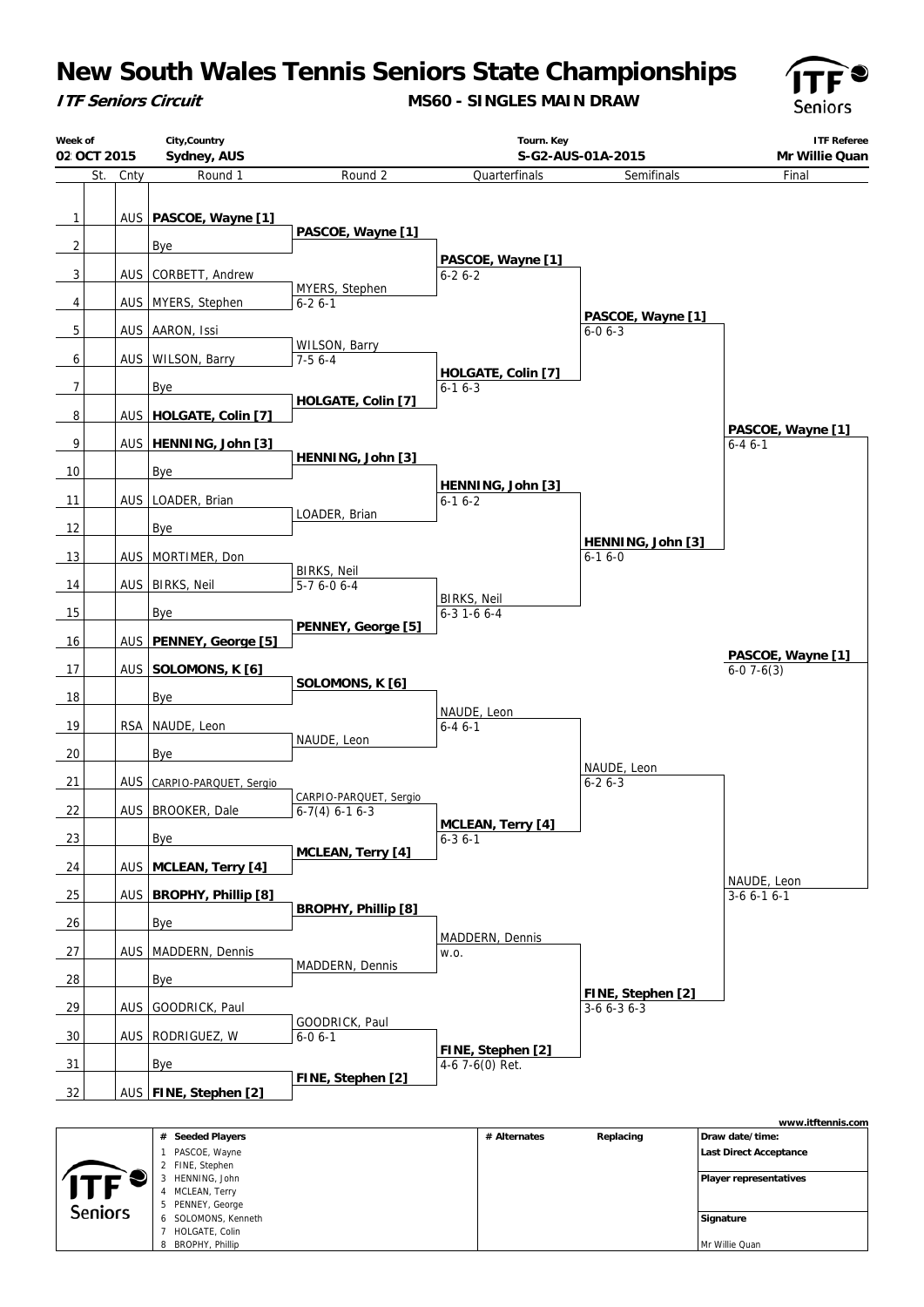**ITF Seniors Circuit**

**MS65 - SINGLES MAIN DRAW**





|                |                            |              |           | www.itftennis.com                        |
|----------------|----------------------------|--------------|-----------|------------------------------------------|
|                | <b>Seeded Players</b><br># | # Alternates | Replacing | <b>Draw date/time: 25 SEP 2015 18:41</b> |
|                | PYNE, Michael              |              |           | <b>Last Direct Acceptance</b>            |
|                | RODWELL, Neville           |              |           |                                          |
|                | STICKA, Graeme             |              |           | Player representatives                   |
| ITF            | WALSH, Geoffrey            |              |           |                                          |
| <b>Seniors</b> |                            |              |           |                                          |
|                |                            |              |           | Signature                                |
|                |                            |              |           |                                          |
|                |                            |              |           | Mr Willie Quan                           |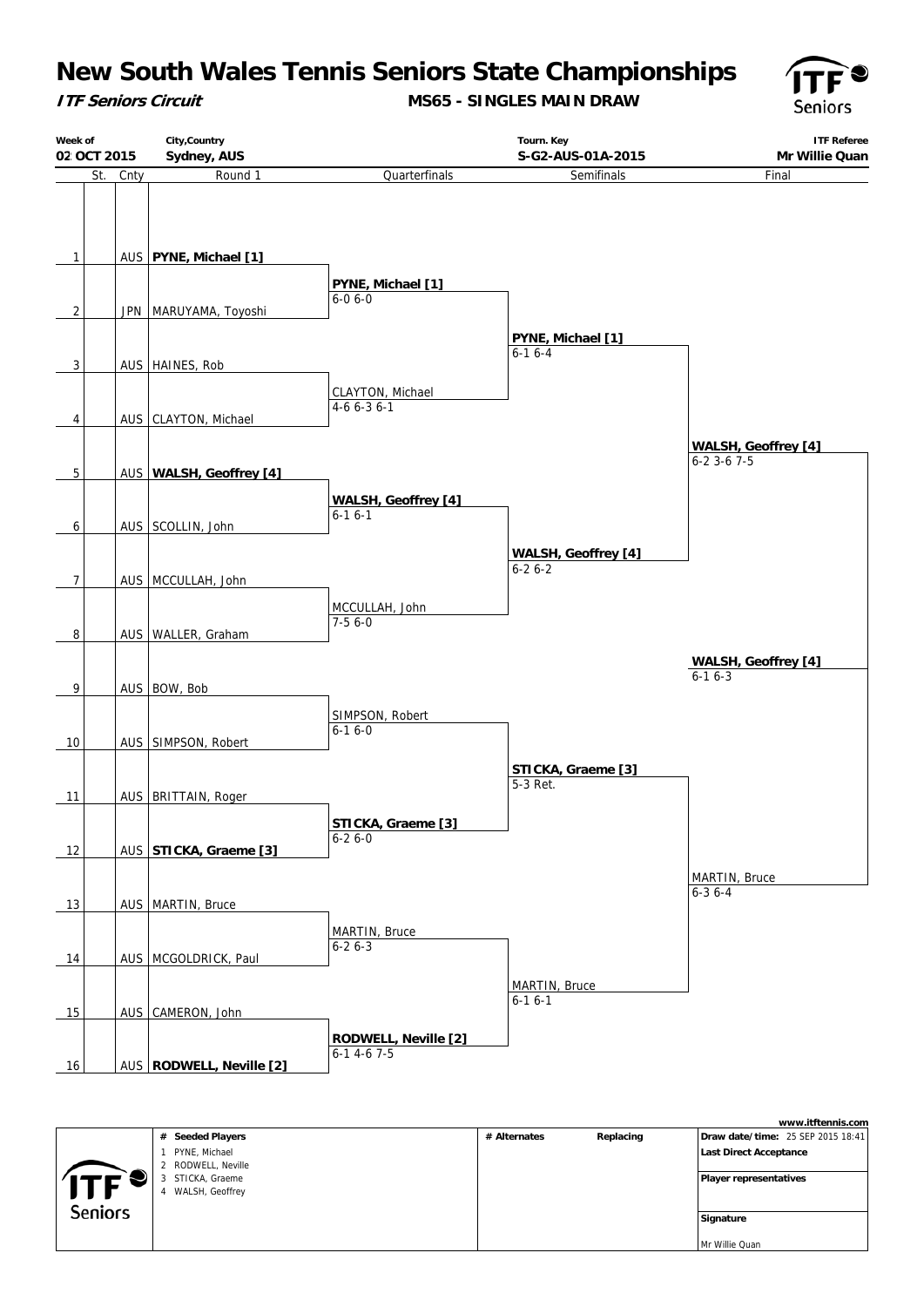**ITF Seniors Circuit**

**MS70 - SINGLES MAIN DRAW**



| City, Country<br>Week of<br>02 OCT 2015 |          | Sydney, AUS              |                                 | Tourn. Key<br>S-G2-AUS-01A-2015           | <b>ITF Referee</b><br>Mr Willie Quan      |  |
|-----------------------------------------|----------|--------------------------|---------------------------------|-------------------------------------------|-------------------------------------------|--|
|                                         | St. Cnty | Round 1                  | Quarterfinals                   | Semifinals                                | Final                                     |  |
| $\mathbf{1}$                            |          | AUS BINDON, Dennis [1]   | <b>BINDON, Dennis [1]</b>       |                                           |                                           |  |
| $\overline{2}$                          |          | <u>Bye</u>               |                                 |                                           |                                           |  |
| 3                                       |          | AUS   HALL, Robert       |                                 | <b>BINDON, Dennis [1]</b><br>$6 - 16 - 3$ |                                           |  |
| 4                                       |          | AUS   DAY, Warren        | HALL, Robert<br>$6 - 46 - 3$    |                                           |                                           |  |
|                                         |          |                          |                                 |                                           | <b>BINDON, Dennis [1]</b><br>$6 - 26 - 1$ |  |
| $\sqrt{5}$                              |          | AUS BUTLER, John [3]     |                                 |                                           |                                           |  |
| 6                                       |          | Bye                      | <b>BUTLER, John [3]</b>         |                                           |                                           |  |
| $\overline{7}$                          |          | AUS   KODELA, Peter      |                                 | BUTLER, John [3]<br>$6 - 16 - 0$          |                                           |  |
| 8                                       |          | Bye                      | KODELA, Peter                   |                                           |                                           |  |
|                                         |          |                          |                                 |                                           | DAVIS, Ian [2]<br>$6 - 27 - 5$            |  |
| 9                                       |          | <b>Bye</b>               |                                 |                                           |                                           |  |
|                                         |          |                          | BIRCH, Ray                      |                                           |                                           |  |
| 10                                      |          | AUS BIRCH, Ray           |                                 |                                           |                                           |  |
| 11                                      |          | Bye                      |                                 | HIGGS, Phillip [4]<br>$6 - 16 - 2$        |                                           |  |
|                                         |          |                          | HIGGS, Phillip [4]              |                                           |                                           |  |
| 12                                      |          | AUS   HIGGS, Phillip [4] |                                 |                                           |                                           |  |
| 13                                      |          | AUS SUGIYAMA, Isao       |                                 |                                           | DAVIS, Ian [2]<br>$6-26-1$                |  |
| 14                                      |          | AUS MCDONALD, Frank      | MCDONALD, Frank<br>$6 - 06 - 1$ |                                           |                                           |  |
|                                         |          |                          |                                 | DAVIS, Ian [2]                            |                                           |  |
| 15                                      |          | Bye                      |                                 | $6 - 0 6 - 3$                             |                                           |  |
|                                         |          |                          | DAVIS, Ian [2]                  |                                           |                                           |  |
| 16                                      |          | AUS DAVIS, Ian [2]       |                                 |                                           |                                           |  |

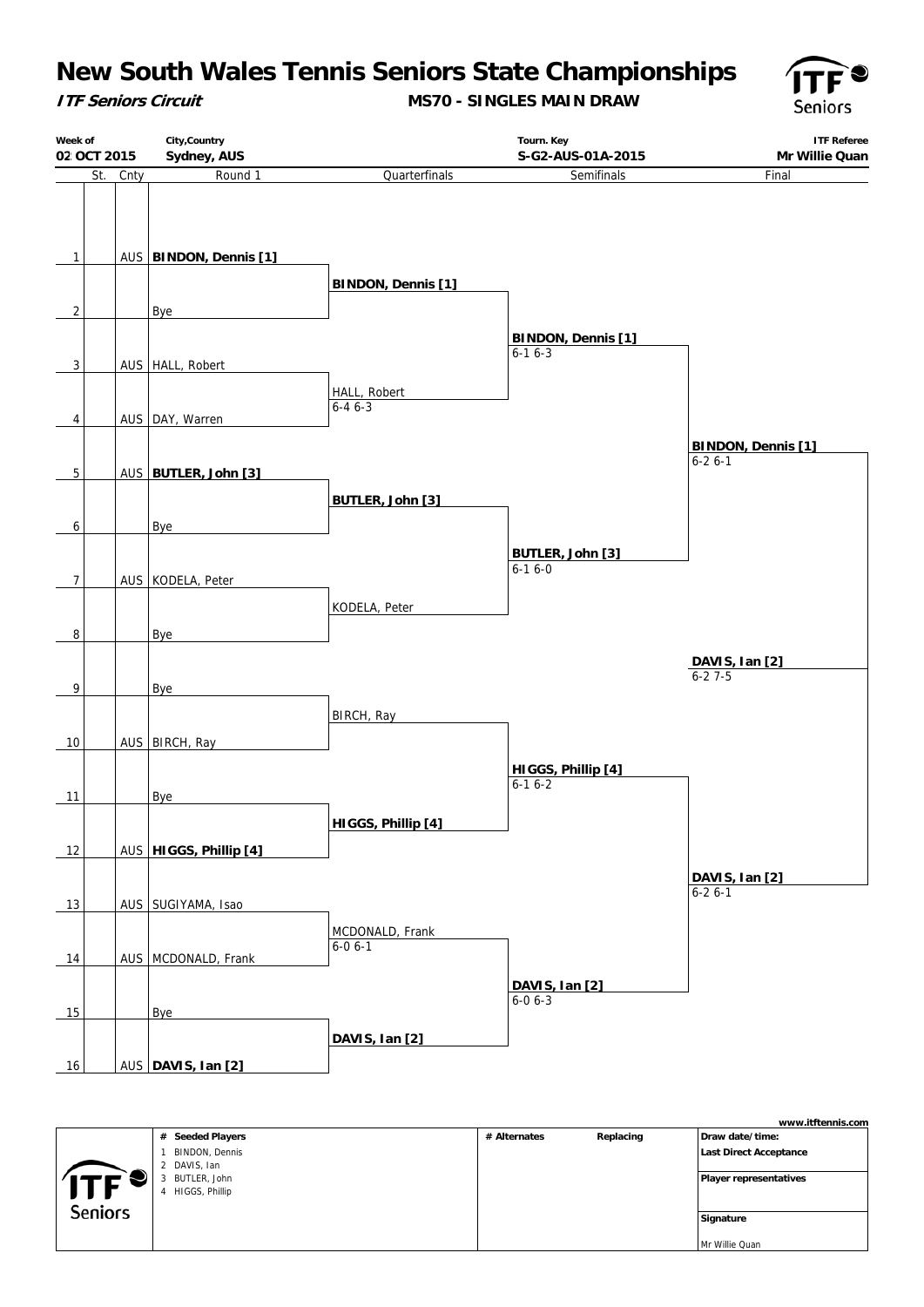### **ITF Seniors Circuit**

### **MS75 - SINGLES MAIN DRAW**



**Week of 02 OCT 2015 City,Country Sydney, AUS Tourn. Key S-G2-AUS-01A-2015 ITF Referee Mr Willie Quan** St. Cnty Final 1 WC AUS LINDGREN, Kevin 2 AUS WAYGOOD, Gordon Winner WAYGOOD, Gordon 6-2 6-2

|                |                             |                |           | www.itftennis.com      |
|----------------|-----------------------------|----------------|-----------|------------------------|
|                | # Seeded Players            | # Lucky Losers | Replacing | Draw date/time:        |
|                | RICHARDSON, Norm            |                |           | Last Direct Acceptance |
|                | ARNOLD, Barrie<br>2         |                |           |                        |
|                | <b>BARWICK, Robert</b><br>3 |                |           | Player representatives |
|                |                             |                |           |                        |
| <b>Seniors</b> |                             |                |           |                        |
|                |                             |                |           | Signature              |
|                |                             |                |           |                        |
|                |                             |                |           | Mr Willie Quan         |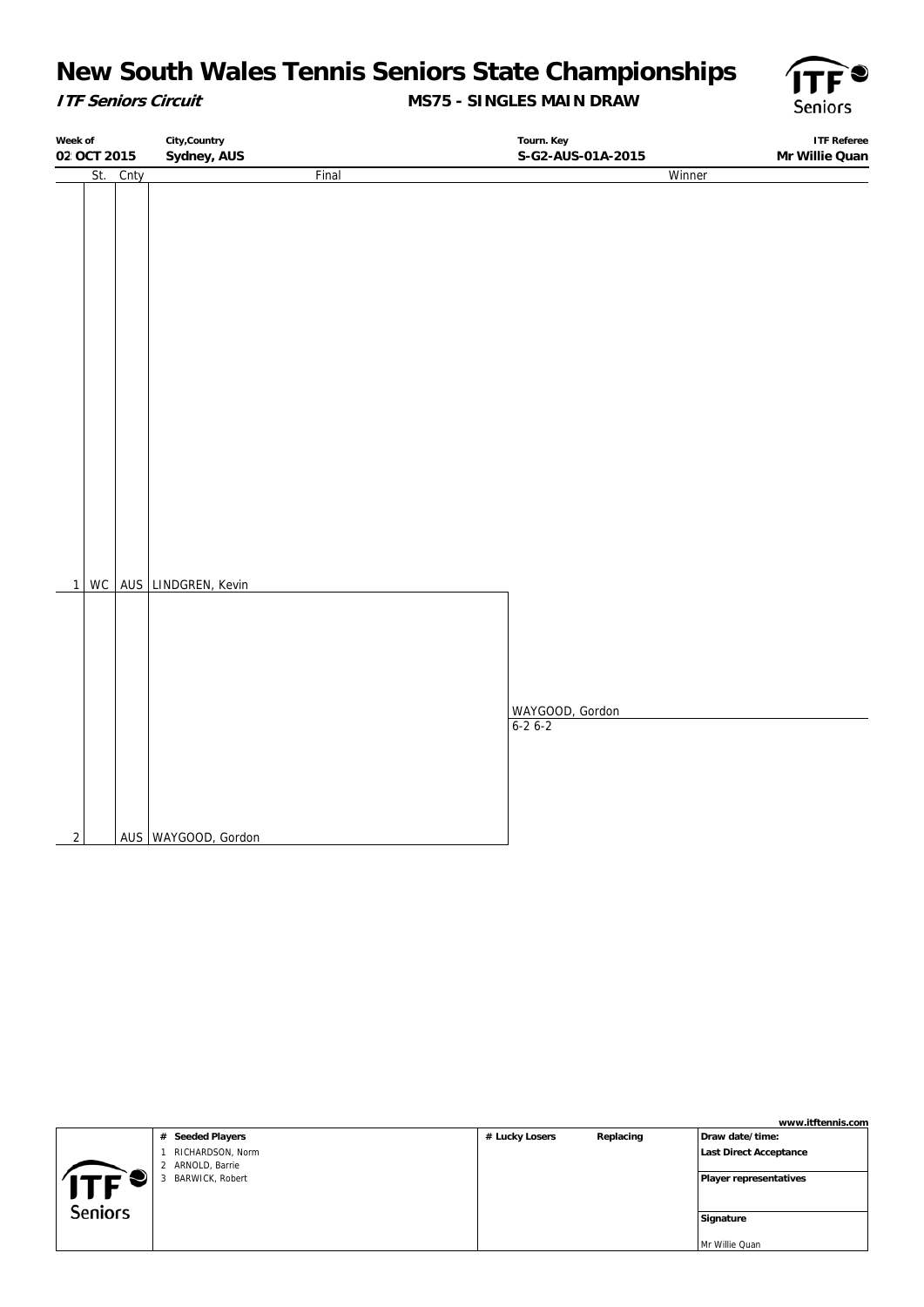# WS35 - Singles Main Draw<br>
WS35 - Singles Main Draw 05 Oct 2015 10:34 Seniors



|   | 05 Oct 2015 10:34          |           |                           |                                       |                |                                   |              |  |  |
|---|----------------------------|-----------|---------------------------|---------------------------------------|----------------|-----------------------------------|--------------|--|--|
|   | <b>ITF Seniors Referee</b> |           |                           | <b>ITF Seniors Tournament Planner</b> |                | itfseniors.tournamentsoftware.com |              |  |  |
|   |                            | St. Cntyl |                           |                                       | $\overline{2}$ | 3                                 | 4            |  |  |
| 1 |                            |           | AUS PLAYER, Kylie [1]     |                                       | $6-17-6(6)$    | $6 - 17 - 5$                      | $6 - 46 - 3$ |  |  |
| 2 |                            |           | AUS PINCHBECK, Nicole [2] | $1-66-7(6)$                           |                | $6 - 46 - 2$                      | $6 - 36 - 1$ |  |  |
| 3 |                            |           | AUS MACMILLAN, Tracey     | $1-65-7$                              | $4-62-6$       |                                   | $2 - 62 - 6$ |  |  |
| 4 |                            |           | AUS MELVILLE, Natasha     | $4-63-6$                              | $3-6$ 1-6      | $6 - 26 - 2$                      |              |  |  |

| <b>Standings</b>    | PI. | Pts | <b>Sets</b> | Games     |
|---------------------|-----|-----|-------------|-----------|
| 1 PLAYER, Kylie     | 3   |     | $6 - 0$     | $38 - 20$ |
| 2 PINCHBECK, Nicole | 3   |     | $4 - 2$     | $31 - 23$ |
| 3 MELVILLE, Natasha | 3   |     | $2 - 4$     | $23 - 28$ |
| 4 MACMILLAN, Tracey | 3   |     | በ - 6       | 16 - 37   |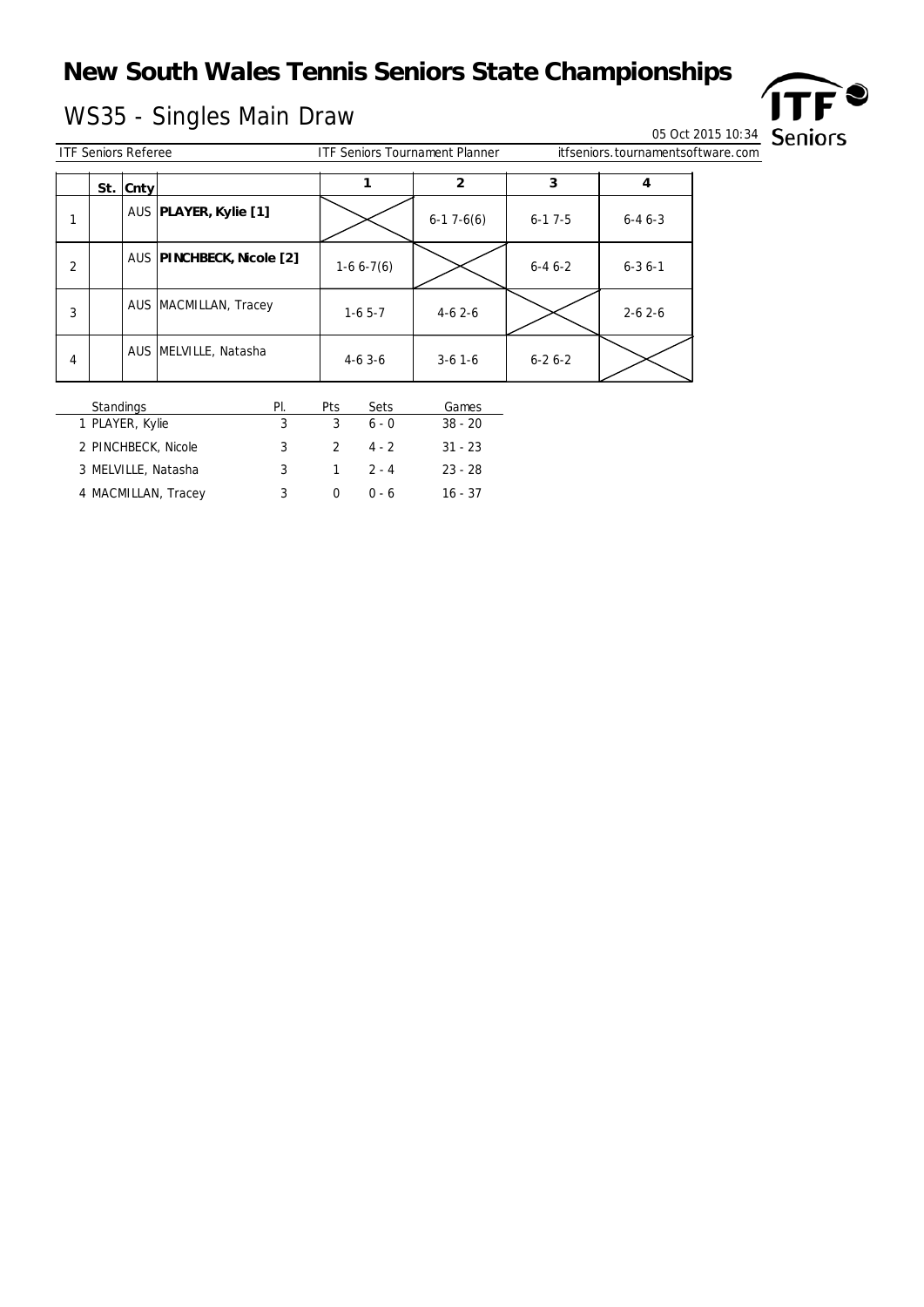# WS50 - Singles Main Draw 05 Oct 2015 10:34<br>
WS50 - Singles Main Draw 05 Oct 2015 10:34

 $\overline{a}$ 



9

ITF Seniors Referee ITF Seniors Tournament Planner itfseniors.tournamentsoftware.com

| <u>TIF SEHIUIS REIEIEE</u> |  |           |                          | <u>TIF SENIOLS TOULHAN IEN PIANNEL</u> |                |                   | <u>ILI SELIIOLS. LOUI HALLIELILSOI LWALE. COITI</u> |              |  |
|----------------------------|--|-----------|--------------------------|----------------------------------------|----------------|-------------------|-----------------------------------------------------|--------------|--|
|                            |  | St. Cntyl |                          |                                        | $\overline{2}$ | 3                 | 4                                                   | 5            |  |
| 1                          |  |           | AUS RAFTERY, Narelle [1] |                                        | w.o. Won       | $6-14-66-1$       | $1-66-46-3$                                         | $4-66-16-3$  |  |
| $\overline{2}$             |  |           | AUS CASSEL, Diane [2]    | w.o. Lost                              |                | $6 - 16 - 1$      | $7-54-65-7$                                         | $6 - 26 - 3$ |  |
| 3                          |  |           | AUS BENSON, Cathy        | $1-66-41-6$                            | $1-6$ 1 $-6$   |                   | $2 - 66 - 42 - 6$                                   | Not Played   |  |
| 4                          |  |           | AUS REID, Kellie         | $6-14-63-6$                            | $5-76-47-5$    | $6 - 24 - 66 - 2$ |                                                     | $6 - 36 - 3$ |  |
| 5                          |  |           | AUS SUMMERHAYES, Kerrie  | $6 - 4$ 1 - 6 3 - 6                    | $2 - 63 - 6$   | Not Played        | $3-63-6$                                            |              |  |

| <b>Standings</b>      | PI. | Pts           | Sets    | Games     |
|-----------------------|-----|---------------|---------|-----------|
| 1 RAFTERY, Narelle    | 4   | 4             | $8 - 3$ | $57 - 31$ |
| 2 REID, Kellie        | 4   | 3             | $7 - 4$ | $59 - 45$ |
| 3 CASSEL, Diane       | 4   | $\mathcal{P}$ | $5 - 4$ | $40 - 37$ |
| 4 BENSON, Cathy       | 3   | <sup>0</sup>  | $2 - 6$ | $20 - 44$ |
| 5 SUMMERHAYES, Kerrie | 3   | $\Omega$      | 1 - 6   | $21 - 40$ |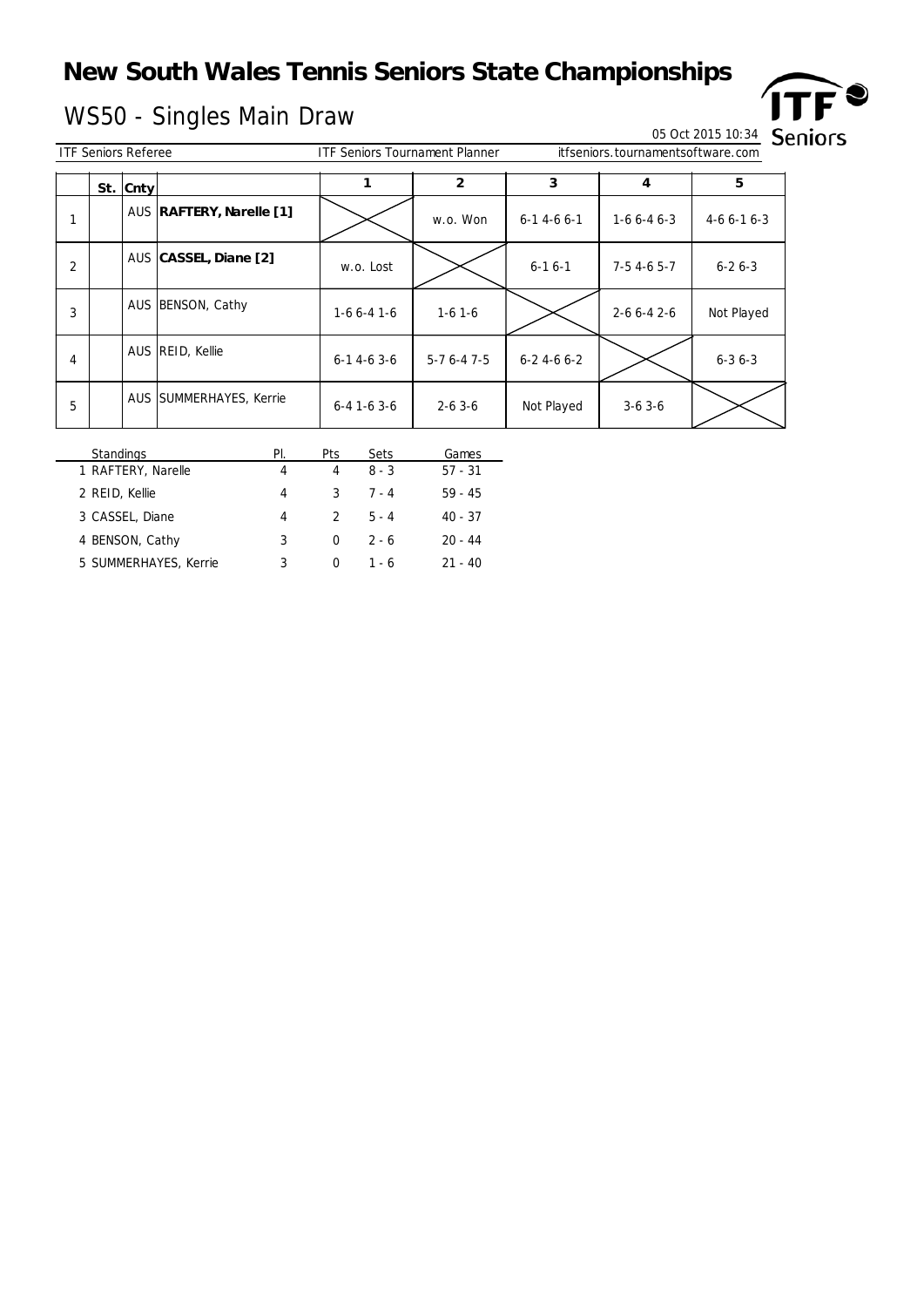## WS55 - Singles Main Draw 05 Oct 2015 10:35 Seniors

|   | <b>ITF Seniors Referee</b> |             |                        | <b>ITF Seniors Tournament Planner</b> |              | itfseniors.tournamentsoftware.com |                   |              |  |
|---|----------------------------|-------------|------------------------|---------------------------------------|--------------|-----------------------------------|-------------------|--------------|--|
|   | St.                        | <b>Cnty</b> |                        |                                       | 2            | 3                                 | 4                 | 5            |  |
|   |                            |             | AUS HOWES, Wanda [1]   |                                       | $1-66-46-3$  | $6 - 16 - 1$                      | $6 - 36 - 3$      | $7-6(2)$ 6-1 |  |
| 2 |                            |             | AUS WALTON, Lesley [2] | $6-14-63-6$                           |              | $6 - 06 - 3$                      | $6 - 32 - 62 - 6$ | $7-56-2$     |  |
| 3 |                            |             | AUS DAVIS, Rosemary    | $1-6$ 1-6                             | $0-63-6$     |                                   | $1-60-6$          | w.o. Lost    |  |
| 4 |                            |             | AUS SWAYSLAND, Leanne  | $3-63-6$                              | $3-66-26-2$  | $6 - 16 - 0$                      |                   | $6 - 06 - 0$ |  |
| 5 |                            |             | AUS HOWARD, May        | $6-7(2)$ 1-6                          | $5 - 72 - 6$ | w.o. Won                          | $0 - 60 - 6$      |              |  |

| <b>Standings</b>    | PI. | Pts           | <b>Sets</b> | Games     |
|---------------------|-----|---------------|-------------|-----------|
| 1 HOWES, Wanda      | 4   | 4             | $8 - 1$     | $50 - 28$ |
| 2 SWAYSLAND, Leanne | 4   | 3             | $6 - 3$     | $45 - 23$ |
| 3 WALTON, Lesley    | 4   | $\mathcal{L}$ | $6 - 4$     | 48 - 38   |
| 4 HOWARD, May       | 4   |               | $2 - 6$     | $26 - 38$ |
| 5 DAVIS, Rosemary   | 4   |               | በ - ጸ       | $6 - 48$  |

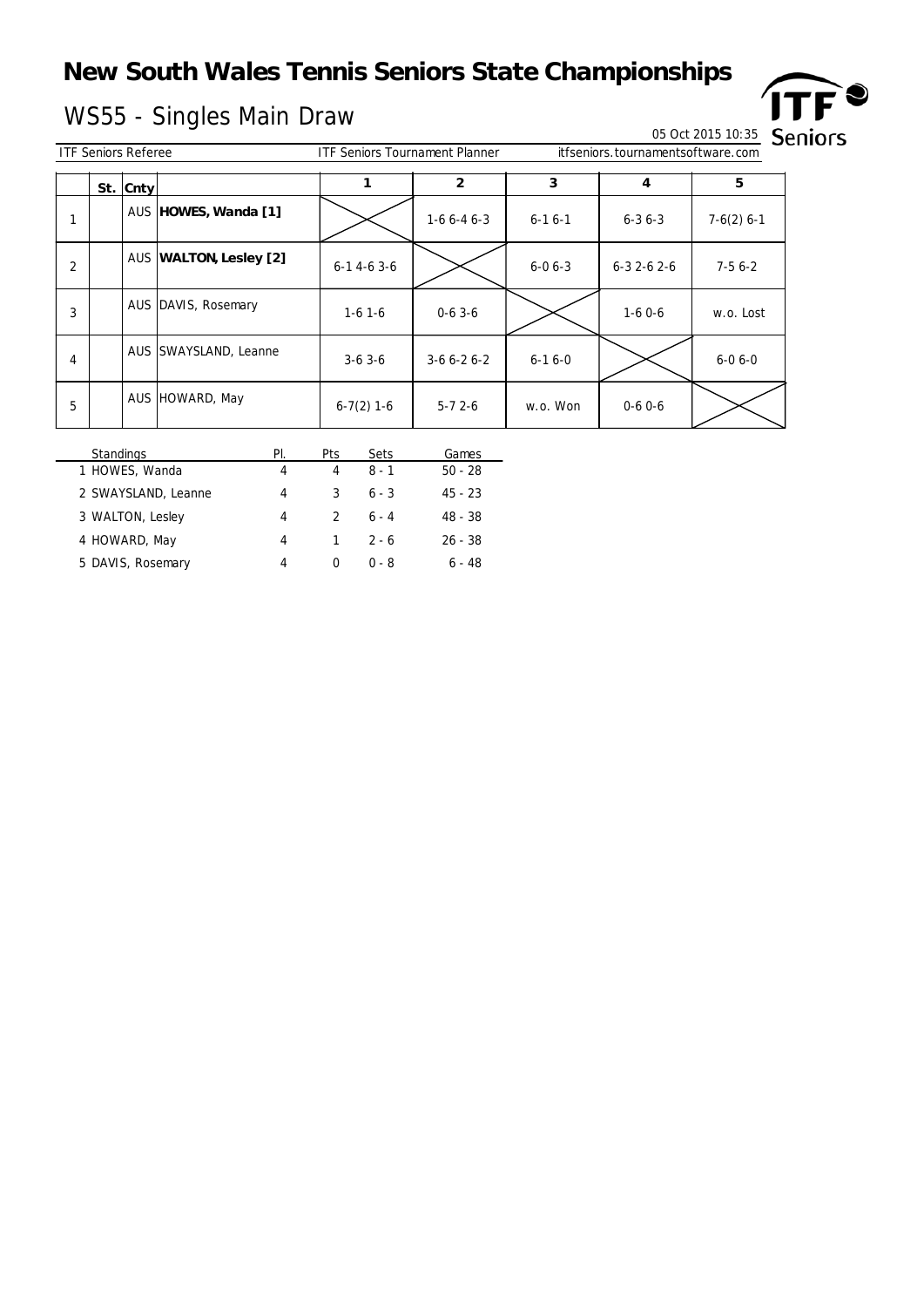## WS65 - Singles Main Draw Decree Contract Contract On All Decree On All Decree On All Decree On All Of Oct 2015 10:35



Informament software.com

| <b>ITF Seniors Referee</b><br><b>ITF Seniors Tournament Planner</b> |    |     |      |  | ittseniors. | . tourna |  |  |  |  |
|---------------------------------------------------------------------|----|-----|------|--|-------------|----------|--|--|--|--|
|                                                                     | e. |     |      |  |             |          |  |  |  |  |
|                                                                     |    | эı. | vo u |  |             |          |  |  |  |  |

|                | --- ---- , |                       |              |              |          |           |
|----------------|------------|-----------------------|--------------|--------------|----------|-----------|
|                |            | GBR DAVIES, Carol [1] |              | $0-6$ 1 $-6$ | w.o. Won | $0-62-6$  |
| $\overline{2}$ |            | AUS GORDON, Mary [2]  | $6 - 06 - 1$ |              | w.o. Won | $4-65-7$  |
| 3              |            | AUS JOHNS, Jan        | w.o. Lost    | w.o. Lost    |          | w.o. Lost |
| $\overline{4}$ |            | AUS BLACKBURNE, Kim   | $6 - 06 - 2$ | $6 - 47 - 5$ | w.o. Won |           |

| <b>Standings</b>  | PI. | Pts           | <b>Sets</b>  | Games     |
|-------------------|-----|---------------|--------------|-----------|
| 1 BLACKBURNE, Kim | ર   | 3             | $6 - 0$      | $37 - 11$ |
| 2 GORDON, Mary    | 3   | $\mathcal{L}$ | $4 - 2$      | $33 - 14$ |
| 3 DAVIES, Carol   | ર   |               | $1 \t 2 - 4$ | $15 - 24$ |
| 4 JOHNS, Jan      | ર   |               | በ - 6        | $0 - 36$  |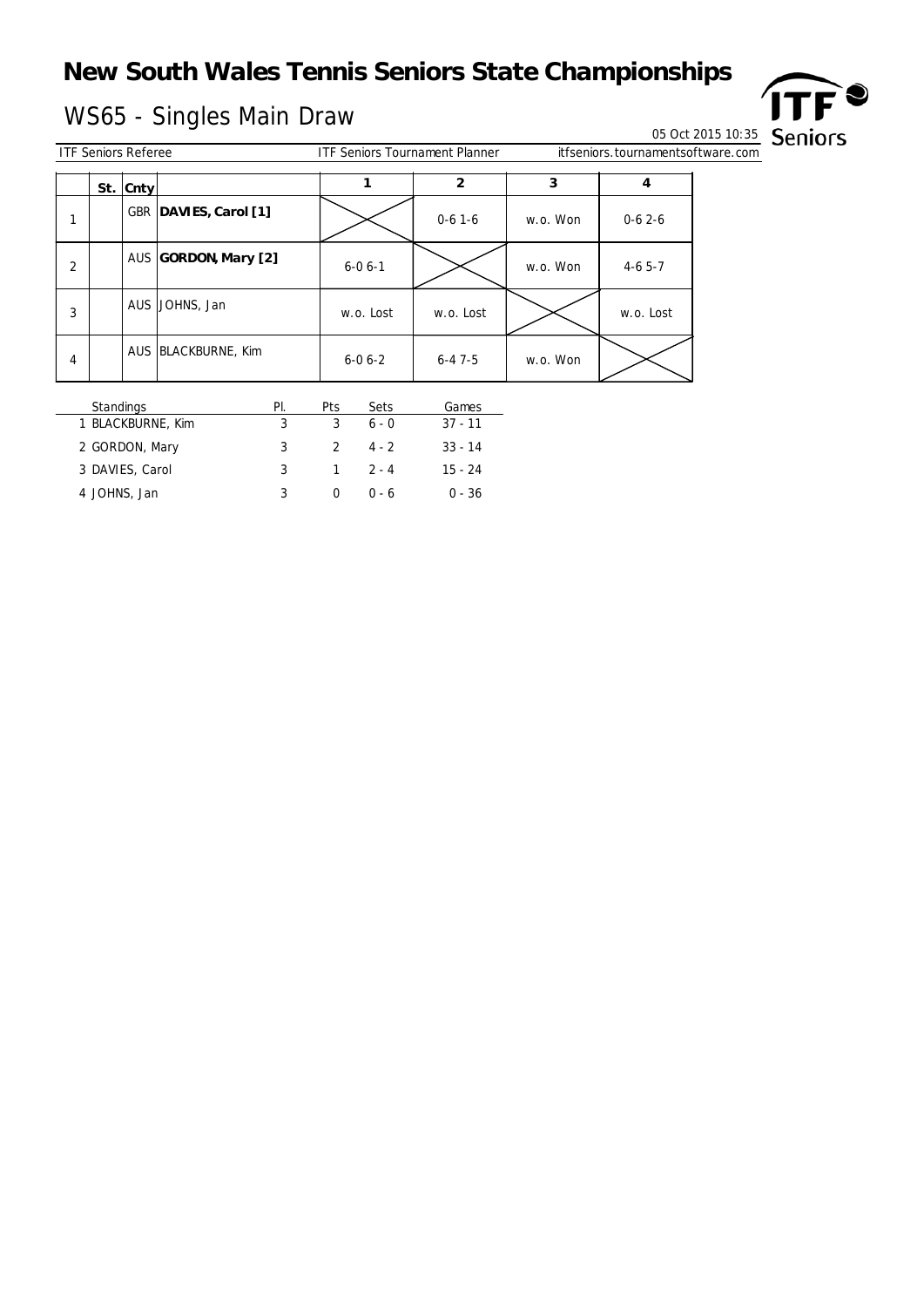## $WS45 - Group A$  DDT

|                | <b>ITF Seniors Referee</b> |              | <b>ITF Seniors Tournament Planner</b> |                      | itfseniors.tournamentsoftware.com |                     |  |
|----------------|----------------------------|--------------|---------------------------------------|----------------------|-----------------------------------|---------------------|--|
|                |                            | $St.  $ Cnty |                                       |                      |                                   |                     |  |
|                |                            |              | AUS DYBENDAHL, Julie [1]              |                      | $6 - 06 - 0$                      | 6-2 3-6 Ret.<br>Won |  |
| $\overline{2}$ |                            |              | AUS GRIERSON, Sandra                  | $0 - 60 - 6$         |                                   | $1-60-6$            |  |
| 3              |                            |              | AUS FOLLINGTON, Narelle               | 2-6 6-3 Ret.<br>Lost | $6 - 16 - 0$                      |                     |  |
|                |                            |              |                                       |                      |                                   |                     |  |

| <b>Standings</b>      | ΡI | Pts | <b>Sets</b> | Games     |
|-----------------------|----|-----|-------------|-----------|
| 1 DYBENDAHL, Julie    |    |     | 4.1         | $27 - 8$  |
| 2 FOLLINGTON, Narelle |    |     | $3 - 2$     | $20 - 16$ |
| 3 GRIERSON, Sandra    |    |     | $(1 - 4)$   | 1 - 24    |

## **New South Wales Tennis Seniors State Championships**

# $WS45 - Group B$   $\Box$



ITF Seniors Referee ITF Seniors Tournament Planner itfseniors.tournamentsoftware.com

|   |           | $St.  $ Cnty |                        |              | $\overline{2}$ | 3            | 4            |
|---|-----------|--------------|------------------------|--------------|----------------|--------------|--------------|
| 1 |           |              | AUS LUHRS, Chris [2]   |              | w.o. Won       | $6 - 46 - 3$ | $0-6$ $0-6$  |
| 2 |           |              | AUS   POOL, Alison [3] | w.o. Lost    |                | w.o. Lost    | w.o. Lost    |
| 3 | <b>WC</b> |              | JPN AMAKAWA, Naomi     | $4-6$ 3 $-6$ | w.o. Won       |              | $0-6$ 1 $-6$ |
| 4 |           |              | AUS ASPREY, Stephanie  | $6 - 06 - 0$ | w.o. Won       | $6 - 06 - 1$ |              |

| <b>Standings</b>    | PI. | Pts           | Sets    | Games     |
|---------------------|-----|---------------|---------|-----------|
| 1 ASPREY, Stephanie |     | 3             | $6 - 0$ | $36 - 1$  |
| 2 LUHRS, Chris      |     | $\mathcal{P}$ | 4.2     | $24 - 19$ |
| 3 AMAKAWA, Naomi    | 3   |               | $2 - 4$ | $20 - 24$ |
| 4 POOL, Alison      |     |               | $0 - 6$ | $0 - 36$  |